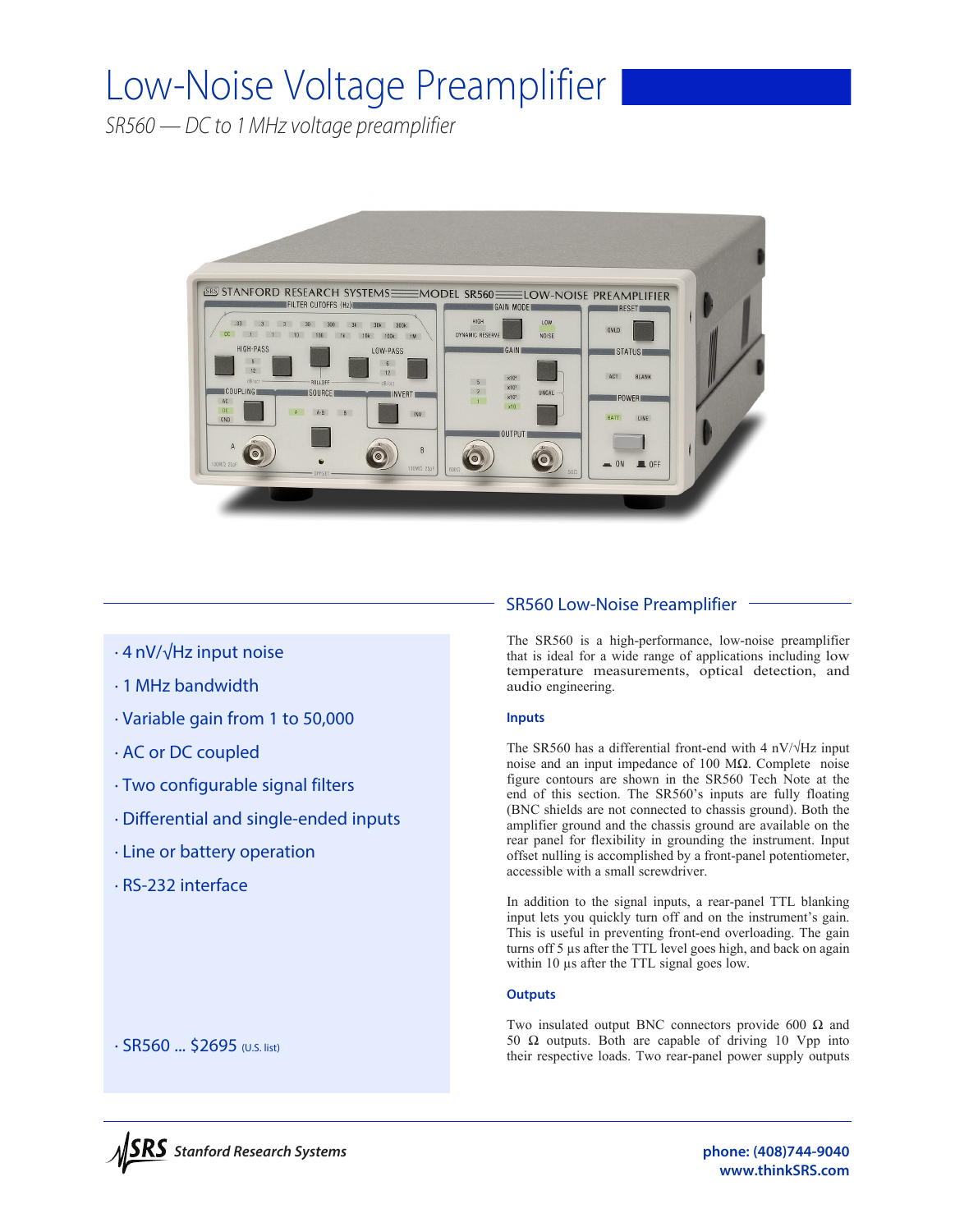provide up to 200 mA of  $\pm$ 12 VDC referenced to the amplifier ground. The outputs provide clean DC power for use as a bias source.

# **Gain**

Gain is selectable from 1 to 50,000 in a 1-2-5 sequence. An adjustable gain feature lets you specify the gain as a percentage of any of the fixed gain settings with 0.5 % resolution. Gain can be selectively allocated before the filters to optimize noise performance, or after the filters to reduce susceptibility to overloads.

# **Filters**

The SR560 contains two first-order RC filters whose cutoff frequency and type (HPF or LPF) can be configured from the front panel. Together, the filters can be configured as a 6 or 12 dB/oct rolloff low-pass or high-pass filter, or as a 6 dB/oct rolloff band-pass filter. A filter reset button is included to shorten the overload recovery time of the instrument when long filter time constants are being used. Filter cutoff frequencies can be set in a 1-3-10 sequence from 0.03 Hz to 1 MHz.

#### **Battery Operation**

Three rechargeable lead-acid batteries provide up to 15 hours of battery powered operation. An internal battery charger automatically charges the batteries when the unit is connected to the line. The charger senses the battery state and adjusts the charging rate accordingly. Two rear-panel LEDs indicate the charge state of the batteries. When the batteries become discharged, they are automatically disconnected from the amplifier circuit to avoid battery damage.

# **No Digital Noise**

The microprocessor that runs the SR560 is "asleep" except during the brief interval it takes to change the instrument's setup. This ensures that no digital noise will contaminate lowlevel analog signals.

#### **RS-232 Interface**

The RS-232 interface allows listen-only communication with the SR560 at 9600 baud. Up to four SR560s can be controlled from a single computer, with each SR560 being assigned a unique address. A "Listen" command specifies which SR560 will respond to commands on the RS-232 line. All functions of the instrument (except power on) can be set via the RS-232 interface. The RS-232 interface is opto-isolated from the amplifier circuitry to provide maximum noise immunity.









**phone: (408)744-9040 www.thinkSRS.com**